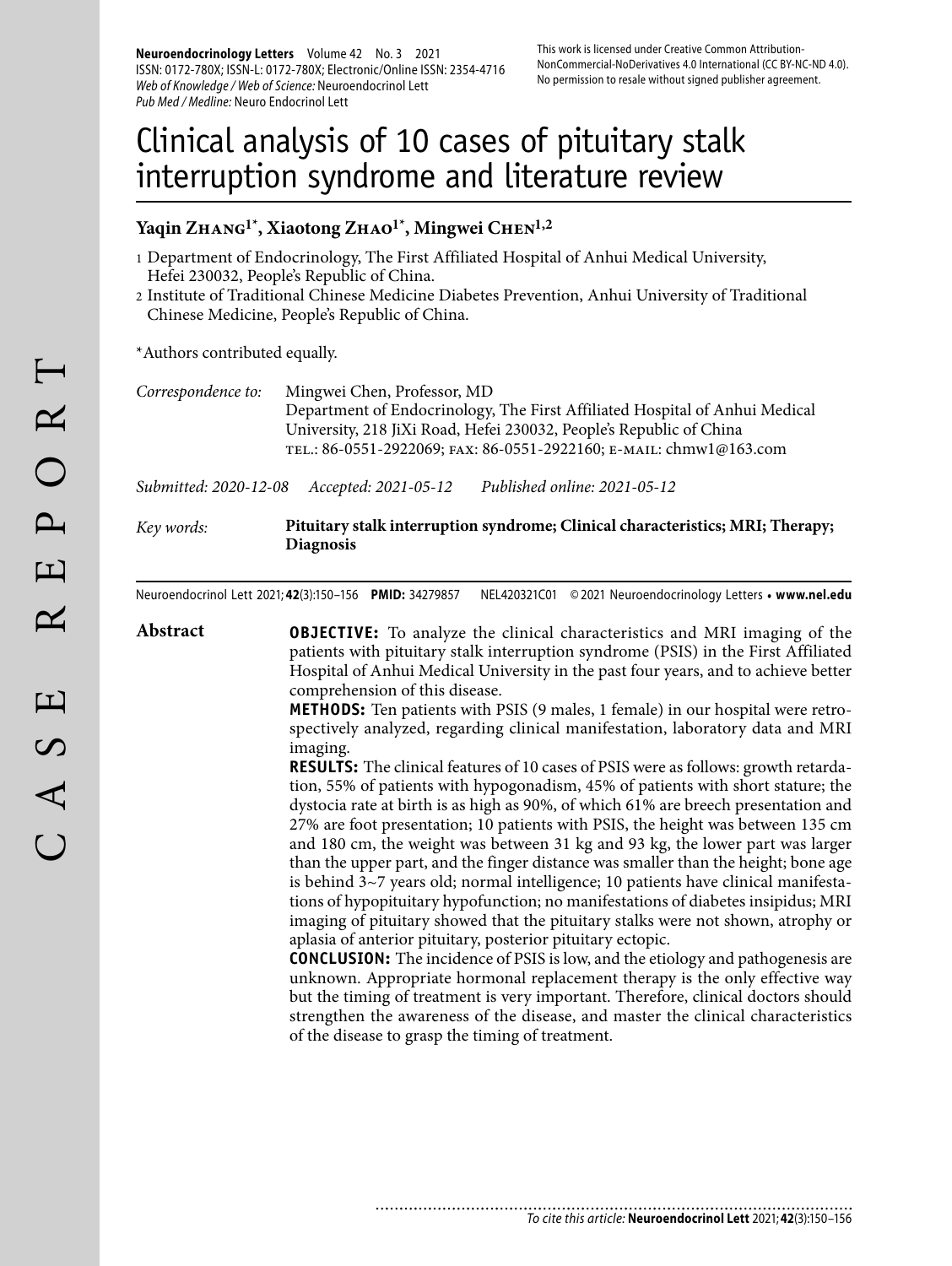# **INTRODUCTION**

Pituitary stalk interruption syndrome (PSIS) is a rare disease, whose clinical symptom is various lacking degrees of the anterior pituitary hormone secretion. On MRI, it has been characterized by absent/slender pituitary stalk, posterior pituitary ectopic and anterior pituitary dysplasia (Xu *et al.* 2019). Because few related studies have been undertaken in China, we summarize and analyze the data (clinical manifestations, medical essay results, medical image tests) from 10 patients with PSIS in the First Affiliated Hospital of Anhui Medical University (AMU). Meanwhile, literature about PSIS has been reviewed, compared with our data to get more understanding of the disease.

## **MATERIAL AND METHODS**

#### *General Material*

All 10 patients were tested by both the MRI and the anterior pituitary evaluation. The ratio of male to female in 10 cases is 9:1. Although there is only one teenager among the 10 cases, the average age is so young (21.4 years) that the main problems are growth retardation and puberty delay. Additionally, none of them was born from intermarriage. One patient was prematurely delivered while others were term birth. Moreover, 8 patients were dystocia due to the breech presentation while there is no detailed information about the other 2 cases (Table 1). All of them have normal chromosomes corresponds to their genders. Both chronic diseases and chromosomal abnormalities have not been found.

#### *Method*

Endocrine function evaluation: GH secretion function: insulin hypoglycemia stimulation test (Regular insulin is set as 0.1 U/Kg. Fasting intravenous injection of 2ml diluted saline. Test the blood sugar and GH at 15 minutes, 30 minutes, 60 minutes and 90 minutes before and after the injection. The hypoglycemia is recognized when blood sugar is lower than 2.8 mmol/L or decreases to 50%). At the same time, we undertook the tests for insulin growth factor-1 (IGF-1). When GH reaches the peak (5 ng/ml) or IGF-1 decline, the patient is diagnosed as the growth hormone deficiency (GHD). Axis function of pituitary-adrenal: measure the blood cortisol and adrenocorticotropic hormone (ACTH) at 0:00 am, 8:00 am and 4:00 pm. (3) Axis function of pituitary-thyroid: measure the thyroidstimulating hormone (TSH), free thyroxine (FT4), free triiodothyronine (FT3). The hypothyroidism is found when FT4 is lower than 7.9 pmol/L (Koulouri *et al.* 2011).

Hormone determination: Electrochemiluminescence is applied to measure GH, IGF-1 and ACTH cortisol with kits provided by the Roche Group. Additionally, we employed the same approach to quantify the thyroid hormone.

| No.            | Gender | Age of<br>onset | Age of<br>diagnosis | bone age | <b>Height at</b><br>diagnosis<br>(cm) | <b>Body</b><br>mass<br>index<br>(kg/m <sup>2</sup> ) | <b>Testicular</b><br>volume<br>(m <sub>l</sub> ) | <b>Penis</b><br>stretch<br>(cm) | <b>Dystocia</b><br>history | <b>Pituitary</b><br>height<br>(mm) |
|----------------|--------|-----------------|---------------------|----------|---------------------------------------|------------------------------------------------------|--------------------------------------------------|---------------------------------|----------------------------|------------------------------------|
| 1              | M      | 13              | 23                  | 15       | 151.5                                 | 22.2                                                 | 2.0                                              | 3.0                             | <b>Breech</b><br>birth     | 2.5                                |
| $\overline{2}$ | M      | 10              | 18                  | 13       | 148.5                                 | 24.5                                                 | 4.5                                              | 5.0                             | Breech<br>birth            | 2.0                                |
| 3              | F      | 8               | 20                  | 12       | 137                                   | 25.0                                                 |                                                  |                                 |                            | 1.4                                |
| $\overline{4}$ | M      | 16              | 21                  | 17       | 176                                   | 27.4                                                 | 4.0                                              | 3.5                             | Breech<br>birth            | 4.0                                |
| 5              | M      | 13              | 26                  | 16       | 161.5                                 | 26.1                                                 | 1.0                                              | 2.0                             | <b>Breech</b><br>birth     | 2.5                                |
| 6              | M      | $\overline{7}$  | 15                  | 8        | 135                                   | 17.0                                                 | 1.5                                              | 3.0                             | <b>Breech</b><br>birth     | 1.2                                |
| $\overline{7}$ | M      | 10              | 26                  | 16       | 170                                   | 27.7                                                 | 2.0                                              | 5.0                             |                            | 3.5                                |
| 8              | M      | 12              | 22                  | 14       | 151                                   | 17.3                                                 | 1.0                                              | 2.0                             | <b>Breech</b><br>birth     | 2.7                                |
| 9              | M      | 8               | 18                  | 15       | 161                                   | 17.4                                                 | 2.5                                              | 5.0                             | <b>Breech</b><br>birth     | 2.5                                |
| 10             | M      | 10              | 25                  | 15       | 165                                   | 20.1                                                 | 1.5                                              | 2.5                             | <b>Breech</b><br>birth     | 3.0                                |

**Tab. 1.** Clinical manifestations of 10 patients

Notes: M: male, F: female.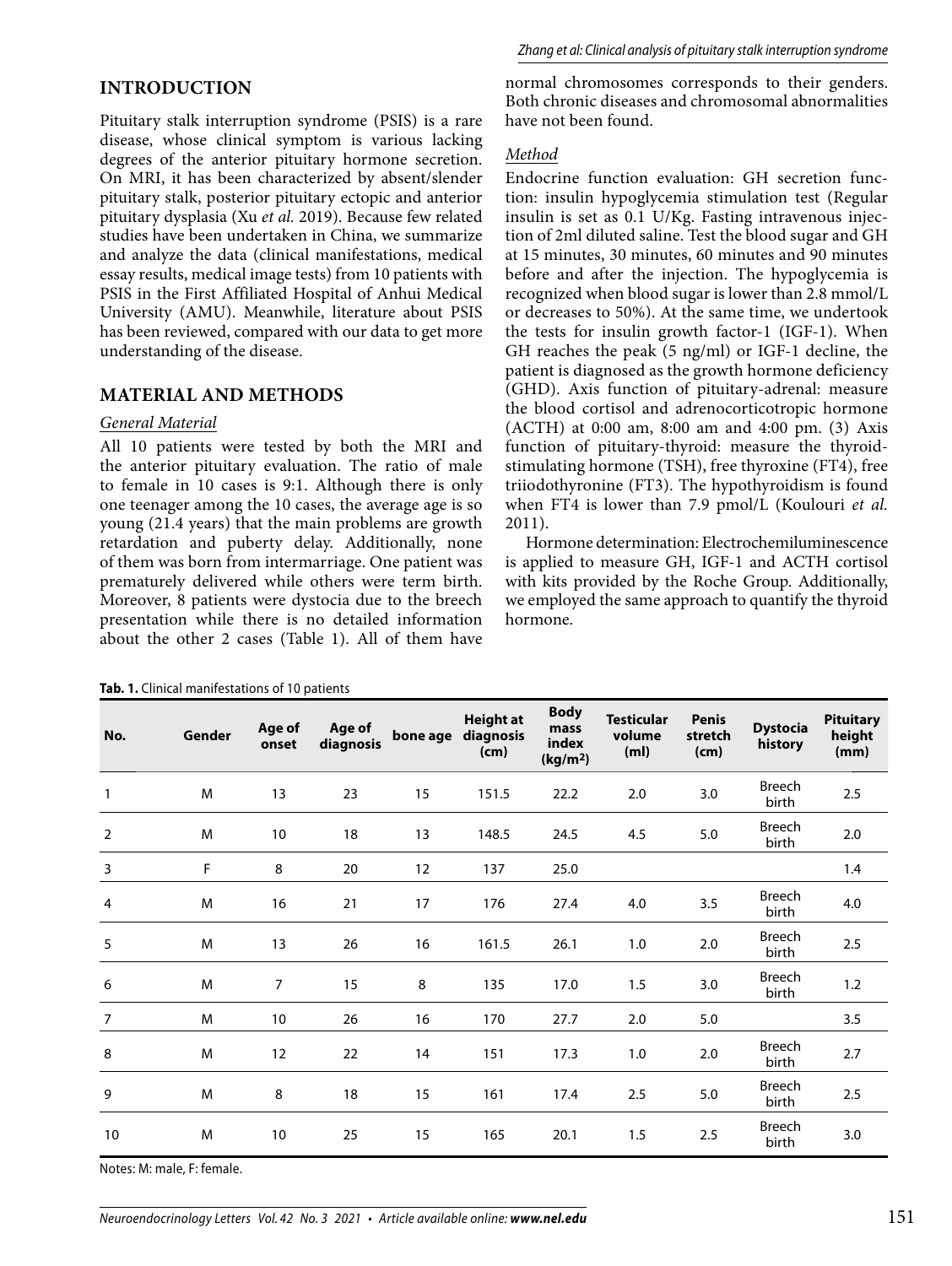| Tab. 2. Laboratory examinations of 10 patients (thyroid function and function of adrenal cortex) |  |  |
|--------------------------------------------------------------------------------------------------|--|--|
|                                                                                                  |  |  |

| No. | FT <sub>3</sub><br>(pmol/L) | FT4<br>(pmol/L) | <b>TSH</b><br>$(\mu$ IU/ml) | <b>ACTH</b><br>8Am<br>(pg/ml) | <b>ACTH</b><br>4Pm<br>(pq/ml) | <b>ACTH</b><br>0Am<br>(pg/ml) | <b>COR 8Am</b><br>(ng/ml) | COR <sub>4Pm</sub><br>(ng/ml) | <b>COR 0Am</b><br>(ng/ml) | <b>24 h UFC</b><br>(nmol/d) |
|-----|-----------------------------|-----------------|-----------------------------|-------------------------------|-------------------------------|-------------------------------|---------------------------|-------------------------------|---------------------------|-----------------------------|
|     | 5.13                        | 10.55           | 3.66                        | 27.9                          | 16.5                          | 18.9                          | 456.6                     | 185.6                         | 39.6                      | 123                         |
| 2   | 5.73                        | 8.36            | 5.41                        | 13.6                          | 15.6                          | 30.1                          | 211.3                     | 136.3                         | 352.1                     | $\overline{\phantom{a}}$    |
| 3   | 4.57                        | 7.97            | 7.91                        | 16.6                          | 17.7                          | 21.6                          | 131.2                     | 136.6                         | 178.9                     | 67                          |
| 4   | 4.63                        | 4.41            | 3.5                         | 22.2                          | 25.1                          | 17.6                          | 20.1                      | 12.6                          | 6.9                       | 15                          |
| 5   | 4.91                        | 4.96            | 5.04                        | 11.6                          | 11.1                          | 10.9                          | 132.6                     | 85.6                          | 61.1                      | $\overline{\phantom{a}}$    |
| 6   | 4.18                        | 4.97            | 1.86                        | 33.5                          | 32.9                          | 27.6                          | 19.4                      | 16.9                          | 2.1                       | $\overline{\phantom{a}}$    |
| 7   | 4.84                        | 5.12            | 4.04                        | 19.2                          | 15.4                          | 13.0                          | 19.9                      | 11.4                          | 6.5                       | 25                          |
| 8   | 4.66                        | 4.1             | 7.98                        | 19.8                          | 10.1                          | 6.9                           | 100.2                     | 56.3                          | 21.9                      | 5                           |
| 9   | 5.25                        | 7.91            | 0.09                        | 12.9                          | 10.2                          | $\overline{\phantom{a}}$      | 25.6                      | 16.9                          | $\overline{\phantom{a}}$  | $\overline{\phantom{a}}$    |
| 10  | 7.28                        | 12.82           | 0.02                        | 14.2                          | 19.0                          | 8.8                           | 14.0                      | 12.5                          | 5.6                       |                             |

Notes: FT3: free triiodothyronine 3, FT4: free triiodothyronine 4, TSH: thyroid-stimulating hormone, ACTH: adrenocorticotropic hormone, COR: Cortisol, UFC: Urine free cortisol

Imaging exam: We have undertaken the sellar MRI before and after the injection of the gadopentetate dimeglumine. The bone age and conditions of osteophyte closure are recognized by X-ray on the left wrist joint.

Half of the patients have the hypothyroidism (FT4<7.9 pmol/L). 8 cases are diagnosed as the adrenal insufficiency. All the details have been shown in Table 2. Moreover, the results of all 10 patients show the decline of the gonadotropin, estrogen or testosterone (Table 3). Table 3 also indicates the decrease of the basal growth hormone in all the cases. Some of them have much

**RESULTS**

*Laboratory endocrine examination*

lower levels compared to peers.

## *Endocrine function examination*

GnRH stimulation tests have been performed for all patients to evaluate the reserved function of pituitary secreting gonadotropin cells by measuring the LH. Except for Case 1 and 2, the base value of LH is lower than 0.1 mlU/ml. The curve of LH is flat without any obvious peaks. The maximum LH is just 0.29 mlU/ ml, denoting those bad reserved functions (Table 4). Results of growth hormone (GH) shows similar behaviours, obtained by the insulin hypoglycemia stimulation tests (base value is 0.1 u/kg). Curves of GH is flat with a maximum lower than 1.4 ng/ml (except Case 8). All the results are shown in Table 5.

#### *Imaging examination*

MRI shows that the dysplasia of anterior pituitary with absence or slenderness of pituitary stems and ectopic

| No.            | <b>FSH</b><br>(mIU/ml) | <b>LH</b><br>(mIU/ml) | <b>Estradiol</b><br>(pq/ml) | <b>Progesterone</b><br>(nq/ml) | <b>Testosterone</b><br>(nq/ml) | <b>Prolactin</b><br>(ng/ml) | Growth<br>hormone<br>(ng/ml) | $IGF-1$<br>(ng/ml)           |
|----------------|------------------------|-----------------------|-----------------------------|--------------------------------|--------------------------------|-----------------------------|------------------------------|------------------------------|
| 1              | 2.97                   | 1.24                  | 36.0                        | 0.26                           | 0.13                           | 5.5                         | 0.3                          | $\qquad \qquad \blacksquare$ |
| 2              | 2.51                   | 1.66                  | < 10.0                      | 0.12                           | 0.28                           | 20.3                        | 0.2                          | 5.64                         |
| 3              | 0.47                   | 0.1                   | < 10.0                      | 0.18                           | < 0.1                          | 16.47                       | < 0.05                       | 1.39                         |
| $\overline{4}$ | 0.1                    | 0.01                  | < 10.0                      | < 0.1                          | < 0.1                          | 12.32                       | < 0.05                       | 21.01                        |
| 5              | 0.32                   | 0.02                  | < 10.0                      | < 0.1                          | < 0.1                          | 21.85                       | < 0.05                       | $\qquad \qquad \blacksquare$ |
| 6              | 0.27                   | 0.04                  | < 10.0                      | < 0.1                          | < 0.1                          | 17.28                       | < 0.05                       | 49.6                         |
| 7              | 0.52                   | $\mathbf{0}$          | 20.0                        | 0.15                           | 0.09                           | 16.22                       | < 0.05                       | 0.78                         |
| 8              | 0.33                   | 0.02                  | 15.0                        | 0.16                           | 0.18                           | 15.43                       | 0.3                          | $\overline{\phantom{a}}$     |
| 9              | 0.99                   | 0.05                  | < 10.0                      | < 0.1                          | 0.17                           | 41.15                       | 0.3                          | $\overline{\phantom{a}}$     |
| 10             | 0.24                   | 0.04                  | < 10.0                      | 0.27                           | < 0.1                          | 6.08                        | < 0.05                       |                              |

**Tab. 3.** Laboratory examinations of 10 patients (gonadal function and growth hormone)

Notes: FSH: follicle stimulating hormone, LH: luteinizing hormone, IGF: insulin growth factor-1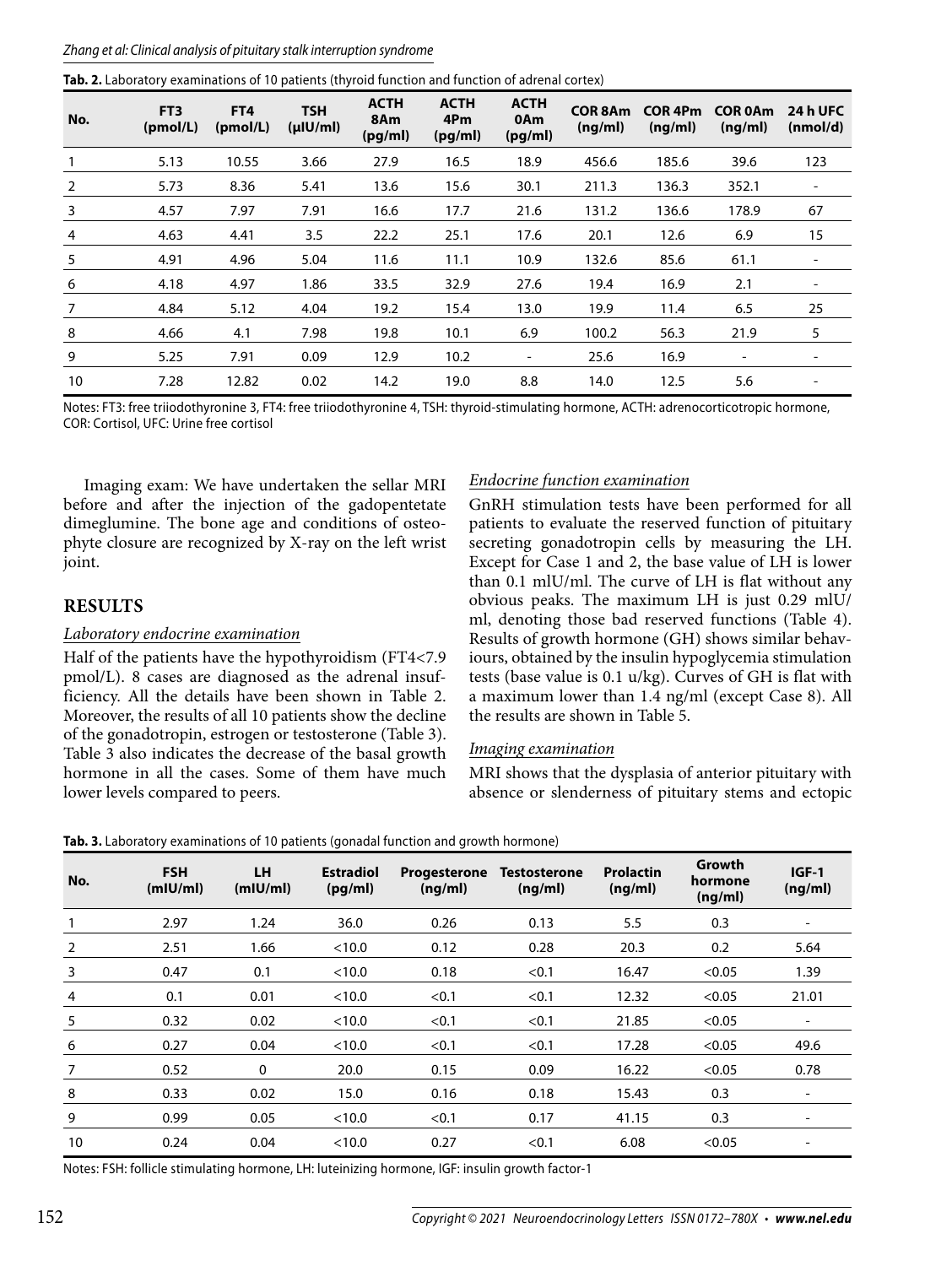| No. | $-15'$ FSH<br>(m U/m ) | $-15'$ LH<br>(m U/m ) | 0'FSH<br>(m U/m ) | O' L H<br>(mIU/ml) | 30' FSH<br>(m U/m ) | 30'LH<br>(m U/m ) | 60'FSH<br>(m U/m ) | 60'LH<br>(m U/m ) | <b>120'FSH</b><br>(m U/m ) | <b>120'LH</b><br>(m U/m) |
|-----|------------------------|-----------------------|-------------------|--------------------|---------------------|-------------------|--------------------|-------------------|----------------------------|--------------------------|
|     | 3.53                   | 1.22                  | 3.84              | 1.08               | 5.05                | 3.74              | 5.94               | 4.71              | 7.05                       | 4.55                     |
| 2   | 1.73                   | 1.17                  | 1.75              | 1.18               | 2.34                | 4.18              | 2.61               | 5.06              | 3.00                       | 5.92                     |
| 3   | 0.44                   | 0.03                  | 0.46              | 0.07               | 0.93                | 0.17              | 1.09               | 0.22              | 1.48                       | 0.28                     |
| 4   | 0.14                   | 0.01                  | 0.12              | 0.02               | 0.17                | 0.02              | 0.22               | 0.01              | 0.24                       | 0.01                     |
| 5   | 0.3                    | 0.01                  | 0.31              | 0.01               | 0.92                | 0.1               | 1.12               | 0.1               | 1.68                       | 0.11                     |
| 6   | 0.24                   | 0.05                  | 0.27              | 0.04               | 0.46                | 0.07              | 0.57               | 0.11              | 0.38                       | 0.11                     |
| 7   | 0.44                   | $\mathbf 0$           | 0.45              | $\mathbf{0}$       | 0.72                | 0                 | 0.94               | 1.14              | 1.04                       | 0                        |
| 8   | 0.43                   | 0.02                  | 0.34              | 0.01               | 0.89                | 0.08              | 0.99               | 0.1               | 1.16                       | 0.11                     |
| 9   | 0.11                   | 0.05                  | 0.1               | 0.03               | 0.12                | 0.1               | 0.14               | 0.11              | 0.16                       | 0.12                     |
| 10  | 0.27                   | 0.08                  | 0.31              | 0.1                | 0.63                | 0.15              | 0.8                | 0.28              | 1.1                        | 0.29                     |

**Tab. 4.** GnRH stimulation test of 10 patients

Notes: GnRH: gonadotropin releasing hormone, FSH: follicle stimulating hormone, LH: luteinizing hormone

posterior pituitary (Fig.1). In Case 2 and 7, partially empty sellar has been found. Moreover, the bone ages are delayed for 2~8 years.

#### **DISCUSSION**

Recently, more understanding of PSIS has been achieved because of the rapid development of MRI. Its MRI results show the absence/slenderness of the pituitary stems and lack of signals of posterior pituitary in the saddle area, while high signal nodules have been discovered in the third ventricular funnel crypt area (Chen *et al.* 1999; Hamilton *et al.* 1998; Wang *et al.* 2014). The PSIS is usually accompanied by the anterior pituitary dysfunction, especially the GH deficiency and hypogonadism. Some patients get a total anterior pituitary dysfunction but a healthy posterior pituitary function without central diabetes insipidus. Previous research (Kyriacou *et al.* 2010) reported that ectopic posterior pituitaries were found in some patients, who were lack of GH.

Currently, the etiology and pathogenesis of PSIS are still unclear despite lots of efforts spent (Wang *et al.* 2017).

**Tab. 5.** Hypoglycemia stimulation test of 10 patients

| No.            | 0'Growth<br>hormone<br>(ng/ml) | 15' Growth<br>hormone<br>(ng/ml) | <b>Growth hormone at</b><br>hypoglycemia<br>(ng/ml) | 30' Growth<br>hormone<br>(ng/ml) | 60' Growth<br>hormone<br>(ng/ml) | 90' Growth<br>hormone<br>(ng/ml) |
|----------------|--------------------------------|----------------------------------|-----------------------------------------------------|----------------------------------|----------------------------------|----------------------------------|
| $\mathbf{1}$   | 0.3                            | 0.4                              | 0.4 (blood sugar-<br>2.2mmol <sub>/</sub> L         | 0.6                              | 0.5                              | 0.3                              |
| $\overline{2}$ | 0.7                            | 0.9                              | 1.4 (blood sugar-<br>$2.1$ mmol//L)                 | 1.2                              | 1.3                              | 0.6                              |
| 3              | < 0.05                         | < 0.05                           | <0.05 (blood sugar-<br>$2.4$ mmol $//L)$            | < 0.05                           | < 0.05                           | < 0.05                           |
| 4              | < 0.05                         | < 0.05                           | <0.05 (blood sugar-<br>$1.8$ mmol//L)               | < 0.05                           | < 0.05                           | < 0.05                           |
| 5              | < 0.05                         | < 0.05                           | <0.05 (blood sugar-<br>$2.6$ mmol//L)               | < 0.05                           | < 0.05                           | < 0.05                           |
| 6              | < 0.05                         | < 0.05                           | <0.05 (blood sugar-<br>2.3mmol <sub>/</sub> L       | < 0.05                           | < 0.05                           | < 0.05                           |
| $\overline{7}$ | < 0.05                         | < 0.05                           | <0.05 (blood sugar-<br>$1.9$ mmol $//L)$            | < 0.05                           | < 0.05                           | < 0.05                           |
| 8              | 0.3                            | 1.2                              | 3.0 (blood sugar-<br>$2.1$ mmol $//L)$              | 2.9                              | 3.1                              | 1.3                              |
| 9              | 0.3                            | 0.5                              | 1.1 (blood sugar-<br>2.2mmol//L)                    | 1.1                              | 0.9                              | 0.6                              |
| 10             | < 0.05                         | < 0.05                           | <0.05 (blood sugar-<br>$2.7$ mmol//L)               | < 0.05                           | < 0.05                           | < 0.05                           |

Notes: GnRH: gonadotropin releasing hormone, FSH: follicle stimulating hormone, LH: luteinizing hormone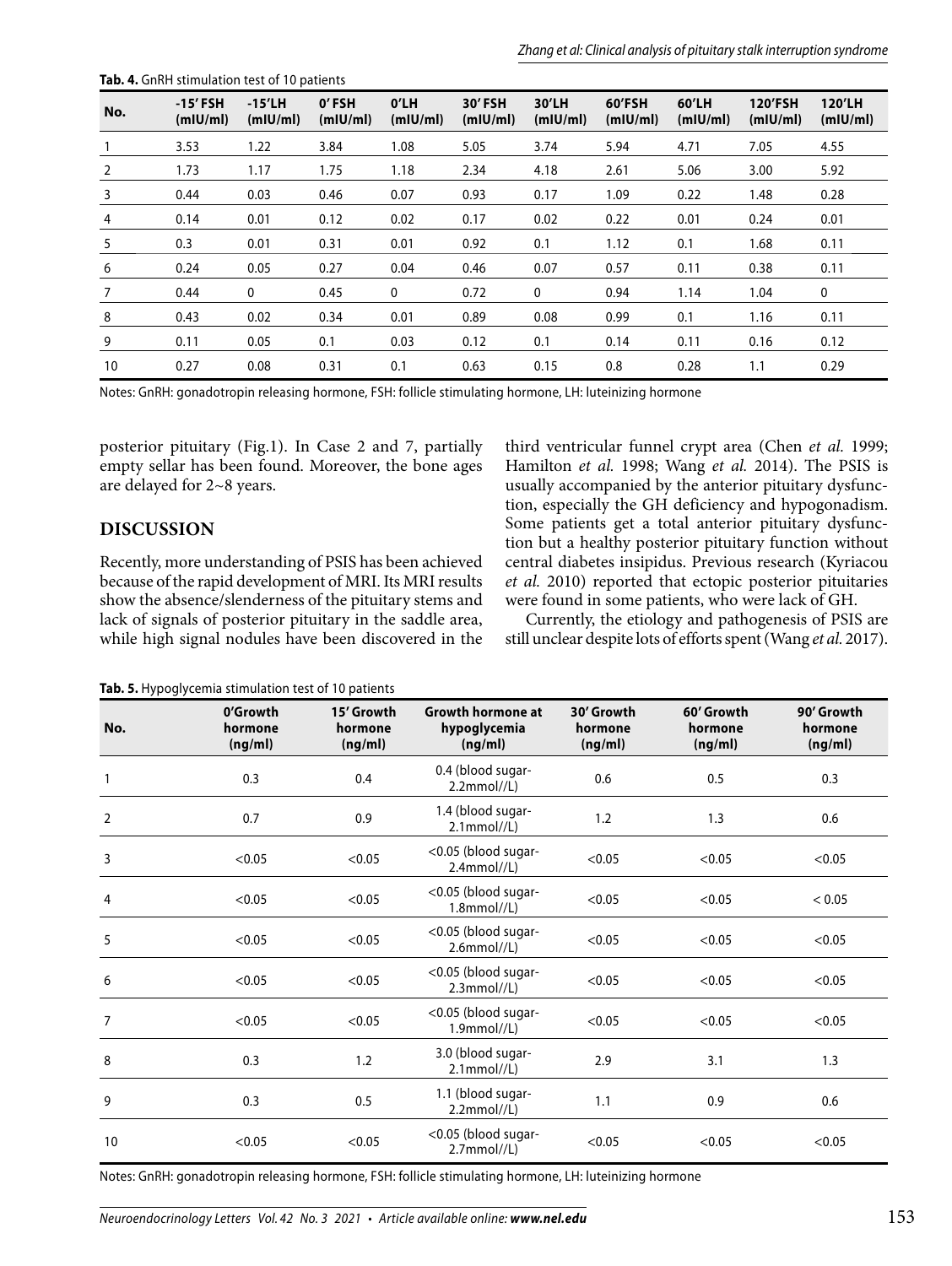

**Fig. 1.** MRI imaging features of pituitary stalk interruption syndrome. On sagittal sequences T1WI plain scan, the hyperintensity of posterior pituitary disappeared, and the ectopic neurohypophysis located in the infundibulum recess of the third ventricle at the bottom of hypothalamus, showing nodular hyperintensity (A). On coronal sequences T1WI, the adenohypophysis became thinner and the pituitary stalk was not shown (B).

Some researchers thought that there may be a relation between perinatal injuries and PSIS. Some PSIS patients were breech birth. As a result, the probability of dystocia incidence or newborn asphyxia were high. Most of them needed first aid treatments after born. Previous research reported that 70%~80% of infants, who were born with the dystocia due to the beach, had pituitary damage. In our work, 8 of the 10 cases are breach delivery, which is consistent with the findings above.

.

However, recent studies (Guo *et al.* 2013; Voutetakis *et al.* 2016; Ruszała *et al.* 2019) found that 54% of newborn infants, who had high signals in lateral pituitaries, were born normally. The congenital dysplasia of hypothalamus and pituitaries could lead to unusual motions of fetuses in uteruses, resulting in improper fetal positions. Therefore, this study concluded that PSIS is the reason rather than the result of the breech birth. In other words, gene mutation caused the congenital dysplasia of hypothalamus and pituitaries, which led to the unusual motions of fetuses. Finally breech delivery happened.

Pinto et al (Pinto *et al.* 1997) carried out examinations for 51 PSIS patients, where 4 patients are Familial. 10 case shows small penis and 21 cases are combined malformation. Simon et al (Simon *et al.* 2006) reported that 52% of patients had combined pituitary abnormalities, including some defined syndromes (i.e. Fanconi anaemia, Pallister-Hall syndrome, Currarino syndrome, Stilling-Duane syndrome, and other abnormalities in brains, eyes, craniofacial, hearts, skeletal muscle, kidneys, gastrointestinal tracts or skins). Tauber (Tauber

*et al.* 2005) found that, in 35 PSIS patients, 5.7% were cleft lips. 8.6% had rectal stenoses. 39% of male patients had cryptorchidism and 27% got small penises. 20% of patients had hand abnormalities (i.e. bend, multiple, connected figures).

All the cases of PSIS were originated prenatally. But the perinatal events could be the consequences of the dysplasia rather than the cause, while gene mutation was regarded as a possible inducement. Genes that regulate pituitary development and differentiation contain POU1F1.PROP1.HESX1.LHX3.LHX4.SOX3 ` Their expression in a certain time and spatial order is OTX2 etc (Reynaud *et al.* 2011; Reynaud *et al.* 2006). crucial to the normal development of the pituitary. For example, genes coding GH and GH releasing hormone receptor (GHRHR) play a very important role in GH synthesis and secretion. Therefore, gene mutation could be one possible reason for the PSIS. Although there are no familial disease histories of PSIS or Congenital pituitary disease in our work, the factor of genes cannot be excluded. Further tests of pituitary differentiation genes are necessary and would become the main point of the next step.

Most PSIS patients have GH deficiency (GHD) possibly accompanied by other multiple anterior pituitary hormone deficiencies. The degrees of these deficiencies are different. Mild patients usually have pure GHD (80% are completed GHD and 20% are partially GHD), while more severe patients show anterior pituitary dysfunction (Tauber *et al.* 2005). Despite the high occupation (35%) of GH cells in pituitaries, they are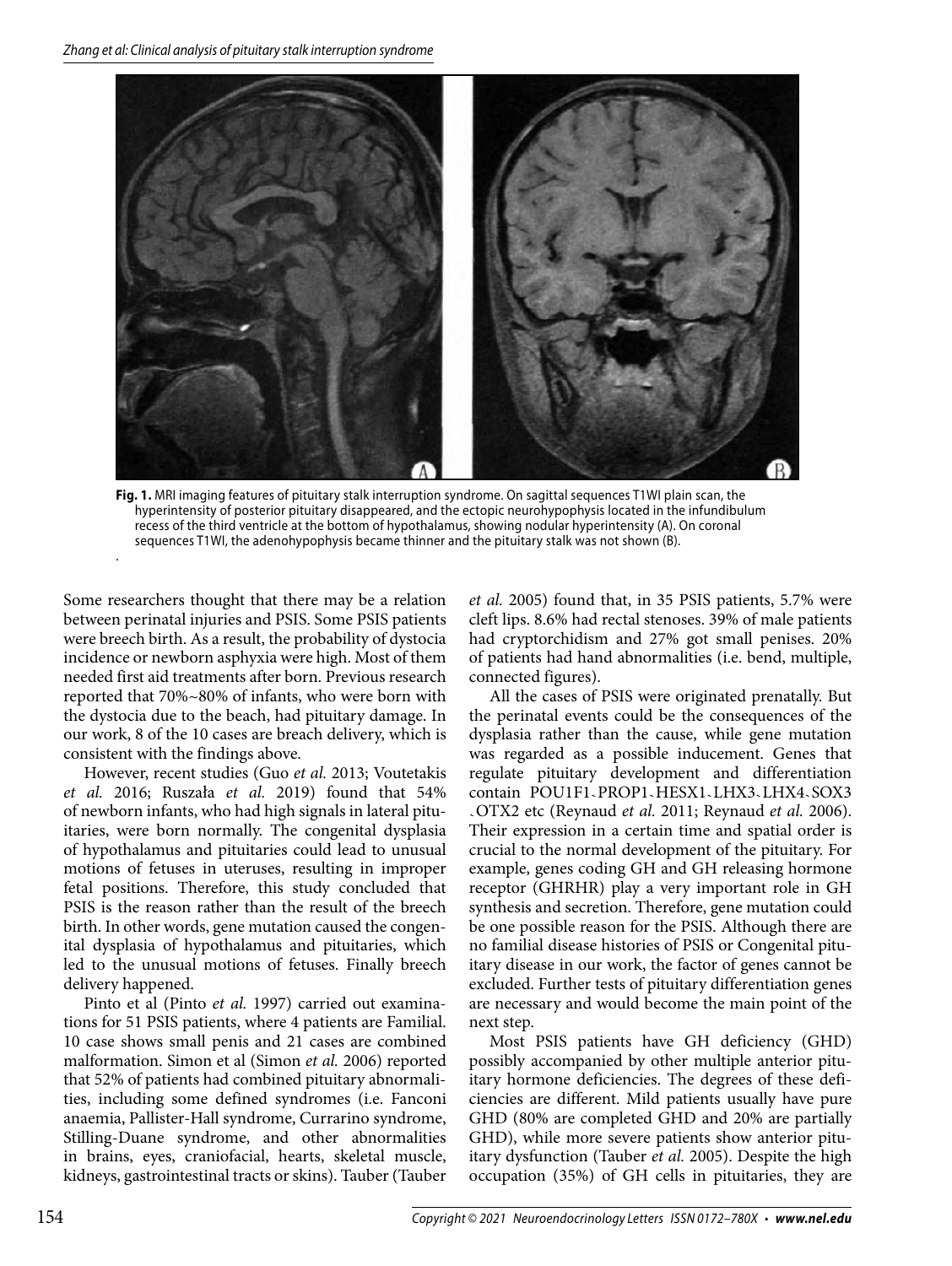easiest to be damaged. So multiple deficiencies often contain GHD (Louvel *et al.* 2009).

Compared with other GHD patients without PSIS, there are no obvious differences in sex ratios, body length and weights at birth, target heights and actual height differences, BMI, IGF-1, actual ages and bone ages. PSIS patients have more severe clinical symptoms, earlier diagnoses, and better (easier) treatments. Coutant et al (Coutant *et al.* 2001) compared clinical features between PSIS patients and GHD ones without PSIS. He found that the formers had earlier diagnosis, lower heights and better(easier) treatments. In our work, it is found that patients with earlier onset have clearer manifestations of GHD. For example, the height is not as good as that of peers at the age of 7~8 years old. There is no obvious secondary sexual development after puberty, especially where 6 of 9 male patients have small penises. Hormone tests show that these patients had completed GH and GnH deficiencies. But TSH and ACTH deficiencies don't exist in all cases (There are not obvious TSH deficiencies in Case1, 2, 3, 9 and 10. No ACTH deficiencies are found in Case 1 and 2). Using the replacements of various anterior pituitary hormones is an effective treatment for PSIS. Note that glucocorticoids should be used earlier than thyroid hormones in patients with ACTH and TSH deficiencies.

Premature use of sex hormones would accelerate the closure of the epiphysis and affects the final height. Therefore, the replacement of sex hormones should be comprehensively evaluated according to the age and height of the patients. GH replacements are be applied to GHD (Hilczer *et al.* 2005).

In summary, the pathogenesis of pituitary stalk interruption syndrome is complex with diverse clinical manifestations. But current treatment effects are promising. It is necessary for clinicians to gain a deeper understanding of the disease to treat patients to achieve a better and healthier life.

# **ACKNOWLEDGEMENTS**

The authors thank Basic Medical College laboratory of Anhui Medical University and the participants of this study including statistician, doctors, nurses, and researchers from the First Affiliated Hospital of Anhui Medical University.

### **INFORMED CONSENT**

Informed consent was obtained from all individual participants included in the study.

# **FUNDING**

None.

# **AVAILABILITY OF DATA AND MATERIALS**

The analyzed data sets generated during the study are available from the corresponding author on reasonable request. Inquiries for data access may be sent to the following e-mail address: chmw1@163.com.

## **COMPETING INTEREST**

The authors declare that they have no competing interests.

#### **ETHICS APPROVAL AND CONSENT TO PARTICIPATE**

The study protocol was approved by the Ethics Committee of the First Affiliated Hospital of Anhui Medical University. All procedures performed in studies involving human participants were in accordance with the ethical standards of the institutional and/or national research committee and with the 1964 Helsinki declaration and its later amendments or comparable ethical standards.

# **CONSENT FOR PUBLICATION**

Not applicable.

REFERENCES

- 1 Chen S, Léger J, Garel C, Hassan M, Czernichow P (1999). Growth hormone deficiency with ectopic neurohypophysis: anatomical variations and relationship between the visibility of the pituitary stalk asserted by magnetic resonance imaging and anterior pituitary function. J Clin Endocrinol Metab. **84**: 2408–2413.
- 2 Coutant R, Rouleau S, Despert F, Magontier N, Loisel D, Limal JM (2001). Growth and adult height in GH-treated children with nonacquired GH deficiency and idiopathic short stature: the influence of pituitary magnetic resonance imaging findings. J Clin Endocrinol Metab. **86**: 4649–4654.
- 3 Guo Q, Yang Y, Mu Y, Lu J, Pan C, Dou J, et al. (2013). Pituitary stalk interruption syndrome in Chinese people: clinical characteristic analysis of 55 cases. PloS one. **8**: e53579.
- Hamilton J, Blaser S, Daneman D (1998). MR imaging in idiopathic growth hormone deficiency. AJNR Am J Neuroradiol. **19**: 1609–1615.
- 5 Hilczer M, Smyczynska J, Stawerska R, Lewinski A (2005). Final height and growth hormone secretion after completion of growth hormone therapy in patients with idiopathic growth hormone deficiency and with abnormalities of the hypothalamic-pituitary region. Neuro Endocrinol Lett. **26**: 19–24.
- 6 Koulouri O, Auldin MA, Agarwal R, Kieffer V, Robertson C, Falconer Smith J, et al (2011). Diagnosis and treatment of hypothyroidism in TSH deficiency compared to primary thyroid disease: pituitary patients are at risk of under-replacement with levothyroxine. Clin Endocrinol (Oxf ). **74**: 744–749.
- 7 Kyriacou V, Mavridou C, Bintoudi A, Tzikos F, Kotziamani N, Tsitouridis I (2010). Pituitary stalk interruption syndrome: the role of MRI and review of the literature. Neuroradiol J. **23**: 607–612.
- 8 Louvel M, Marcu M, Trivin C, Souberbielle JC, Brauner R (2009). Diagnosis of growth hormone (GH) deficiency: comparison of pituitary stalk interruption syndrome and transient GH deficiency. BMC Pediatr. **9**: 29.